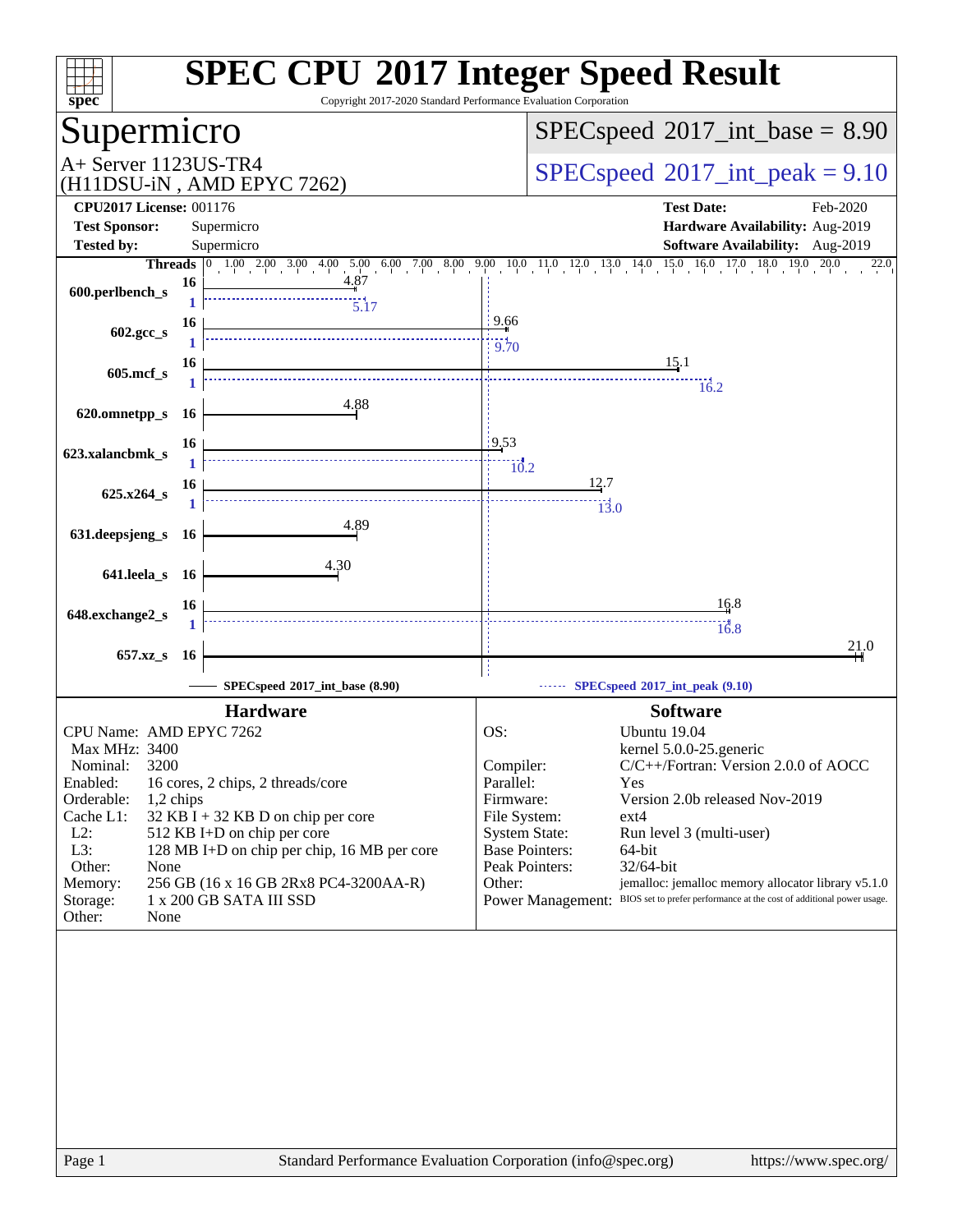

Copyright 2017-2020 Standard Performance Evaluation Corporation

### Supermicro

### $SPECspeed^{\circ}2017\_int\_base = 8.90$  $SPECspeed^{\circ}2017\_int\_base = 8.90$

(H11DSU-iN , AMD EPYC 7262)

A+ Server 1123US-TR4  $SPEC speed@2017$ \_int\_peak = 9.10

**[CPU2017 License:](http://www.spec.org/auto/cpu2017/Docs/result-fields.html#CPU2017License)** 001176 **[Test Date:](http://www.spec.org/auto/cpu2017/Docs/result-fields.html#TestDate)** Feb-2020 **[Test Sponsor:](http://www.spec.org/auto/cpu2017/Docs/result-fields.html#TestSponsor)** Supermicro **[Hardware Availability:](http://www.spec.org/auto/cpu2017/Docs/result-fields.html#HardwareAvailability)** Aug-2019 **[Tested by:](http://www.spec.org/auto/cpu2017/Docs/result-fields.html#Testedby)** Supermicro **[Software Availability:](http://www.spec.org/auto/cpu2017/Docs/result-fields.html#SoftwareAvailability)** Aug-2019

#### **[Results Table](http://www.spec.org/auto/cpu2017/Docs/result-fields.html#ResultsTable)**

|                                     | <b>Base</b>     |                |              |                |       | <b>Peak</b>    |       |                |                |              |                |              |                |              |
|-------------------------------------|-----------------|----------------|--------------|----------------|-------|----------------|-------|----------------|----------------|--------------|----------------|--------------|----------------|--------------|
| <b>Benchmark</b>                    | <b>Threads</b>  | <b>Seconds</b> | <b>Ratio</b> | <b>Seconds</b> | Ratio | <b>Seconds</b> | Ratio | <b>Threads</b> | <b>Seconds</b> | <b>Ratio</b> | <b>Seconds</b> | <b>Ratio</b> | <b>Seconds</b> | <b>Ratio</b> |
| $600.$ perlbench $\mathsf{S}$       | 16              | 364            | 4.87         | 364            | 4.88  | 369            | 4.82  |                | 344            | 5.15         | 344            | 5.17         | 343            | 5.17         |
| $602.\text{gcc s}$                  | 16              | 410            | 9.72         | 412            | 9.65  | 412            | 9.66  |                | 410            | 9.70         | 411            | 9.70         | 411            | 9.69         |
| $605$ mcf s                         | 16              | 312            | 15.1         | 312            | 15.1  | 311            | 15.2  |                | 291            | 16.2         | 291            | 16.2         | 291            | 16.2         |
| 620.omnetpp_s                       | 16              | 333            | 4.90         | 334            | 4.88  | 334            | 4.88  | 16             | 333            | 4.90         | 334            | 4.88         | 334            | 4.88         |
| 623.xalancbmk s                     | 16 <sup>°</sup> | 148            | 9.55         | 149            | 9.53  | 149            | 9.50  |                | 140            | 10.2         | 139            | 10.2         | 139            | 10.2         |
| 625.x264 s                          | 16              | 139            | 12.7         | 139            | 12.7  | 139            | 12.7  |                | 136            | 13.0         | 136            | 3.0          | 136            | 13.0         |
| 631.deepsjeng_s                     | 16              | 292            | 4.91         | 293            | 4.89  | 293            | 4.89  | 16             | 292            | 4.91         | 293            | 4.89         | 293            | 4.89         |
| 641.leela s                         | 16 <sup>°</sup> | 396            | 4.30         | 397            | 4.30  | 396            | 4.31  | 16             | 396            | 4.30         | 397            | 4.30         | 396            | 4.31         |
| 648.exchange2 s                     | 16              | 175            | 16.8         | 175            | 16.8  | 176            | 16.7  |                | 175            | 16.8         | 175            | 16.8         | 175            | 16.8         |
| $657.xz$ s                          | 16              | 295            | 21.0         | 297            | 20.8  | 294            | 21.1  | 16             | 295            | 21.0         | 297            | 20.8         | 294            | 21.1         |
| $SPECspeed*2017$ int base =<br>8.90 |                 |                |              |                |       |                |       |                |                |              |                |              |                |              |

**[SPECspeed](http://www.spec.org/auto/cpu2017/Docs/result-fields.html#SPECspeed2017intpeak)[2017\\_int\\_peak =](http://www.spec.org/auto/cpu2017/Docs/result-fields.html#SPECspeed2017intpeak) 9.10**

Results appear in the [order in which they were run.](http://www.spec.org/auto/cpu2017/Docs/result-fields.html#RunOrder) Bold underlined text [indicates a median measurement](http://www.spec.org/auto/cpu2017/Docs/result-fields.html#Median).

#### **[Compiler Notes](http://www.spec.org/auto/cpu2017/Docs/result-fields.html#CompilerNotes)**

The AMD64 AOCC Compiler Suite is available at <http://developer.amd.com/amd-aocc/>

#### **[Submit Notes](http://www.spec.org/auto/cpu2017/Docs/result-fields.html#SubmitNotes)**

The config file option 'submit' was used. 'numactl' was used to bind copies to the cores. See the configuration file for details.

#### **[Operating System Notes](http://www.spec.org/auto/cpu2017/Docs/result-fields.html#OperatingSystemNotes)**

'ulimit -s unlimited' was used to set environment stack size 'ulimit -l 2097152' was used to set environment locked pages in memory limit

runcpu command invoked through numactl i.e.: numactl --interleave=all runcpu <etc>

Set dirty\_ratio=8 to limit dirty cache to 8% of memory Set swappiness=1 to swap only if necessary Set zone\_reclaim\_mode=1 to free local node memory and avoid remote memory sync then drop\_caches=3 to reset caches before invoking runcpu

dirty ratio, swappiness, zone reclaim mode and drop caches were all set using privileged echo (e.g. echo 1 > /proc/sys/vm/swappiness).

Transparent huge pages set to 'always' for this run (OS default)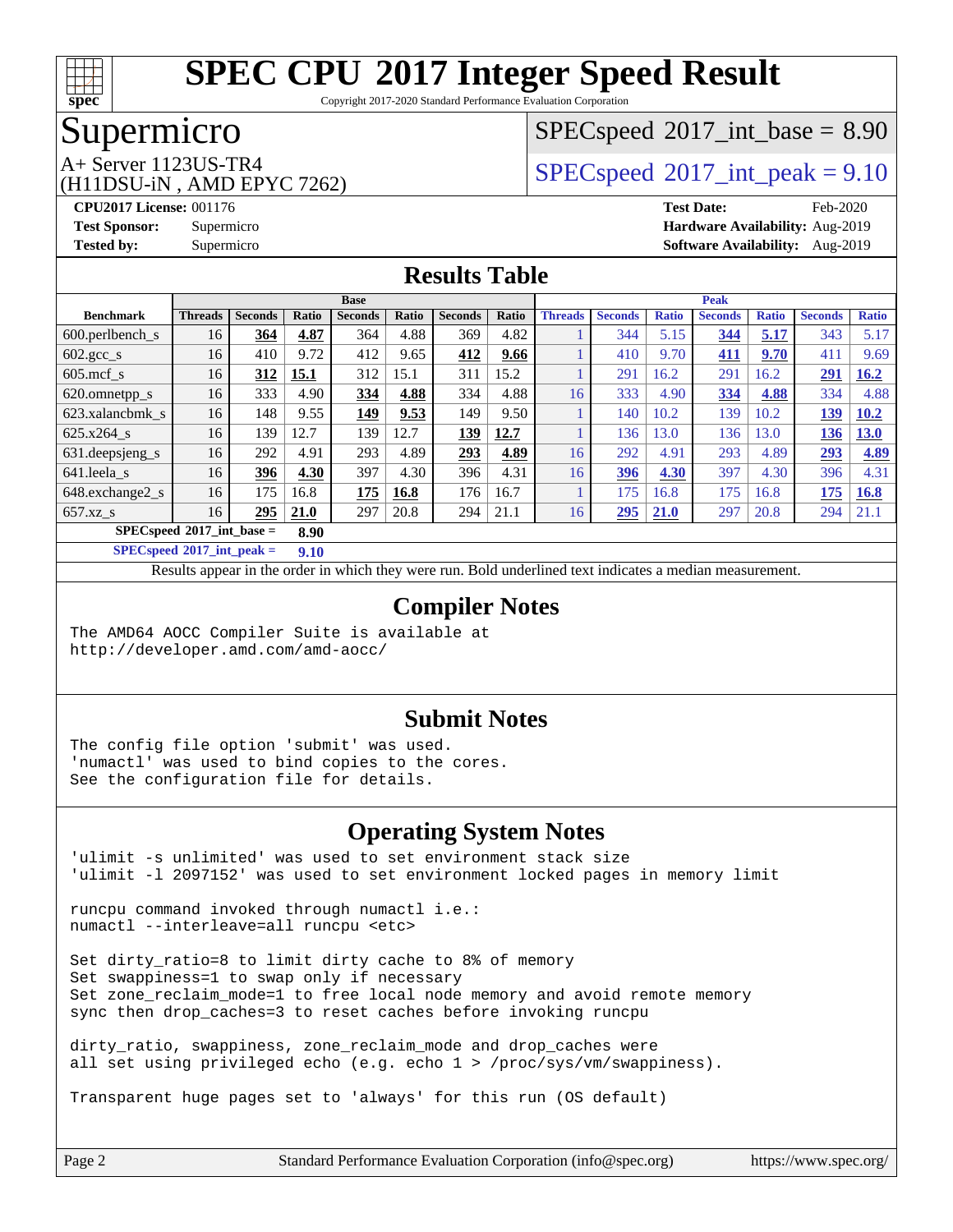

Copyright 2017-2020 Standard Performance Evaluation Corporation

### Supermicro

 $SPECspeed^{\circ}2017\_int\_base = 8.90$  $SPECspeed^{\circ}2017\_int\_base = 8.90$ 

(H11DSU-iN , AMD EPYC 7262)

A+ Server 1123US-TR4  $\vert$  [SPECspeed](http://www.spec.org/auto/cpu2017/Docs/result-fields.html#SPECspeed2017intpeak)®[2017\\_int\\_peak = 9](http://www.spec.org/auto/cpu2017/Docs/result-fields.html#SPECspeed2017intpeak).10

**[Tested by:](http://www.spec.org/auto/cpu2017/Docs/result-fields.html#Testedby)** Supermicro **Supermicro [Software Availability:](http://www.spec.org/auto/cpu2017/Docs/result-fields.html#SoftwareAvailability)** Aug-2019

**[CPU2017 License:](http://www.spec.org/auto/cpu2017/Docs/result-fields.html#CPU2017License)** 001176 **[Test Date:](http://www.spec.org/auto/cpu2017/Docs/result-fields.html#TestDate)** Feb-2020 **[Test Sponsor:](http://www.spec.org/auto/cpu2017/Docs/result-fields.html#TestSponsor)** Supermicro **[Hardware Availability:](http://www.spec.org/auto/cpu2017/Docs/result-fields.html#HardwareAvailability)** Aug-2019

#### **[Environment Variables Notes](http://www.spec.org/auto/cpu2017/Docs/result-fields.html#EnvironmentVariablesNotes)**

Environment variables set by runcpu before the start of the run: GOMP\_CPU\_AFFINITY = "0-31" LD\_LIBRARY\_PATH = "/home/cpu2017/amd\_speed\_aocc200\_rome\_C\_lib/64;/home/cpu2017/amd\_speed\_a occ200\_rome\_C\_lib/32:" MALLOC\_CONF = "retain:true" OMP\_DYNAMIC = "false" OMP\_SCHEDULE = "static" OMP\_STACKSIZE = "128M" OMP\_THREAD\_LIMIT = "32" Environment variables set by runcpu during the 600.perlbench\_s peak run: GOMP\_CPU\_AFFINITY = "0" Environment variables set by runcpu during the 602.gcc\_s peak run: GOMP\_CPU\_AFFINITY = "0" Environment variables set by runcpu during the 605.mcf\_s peak run: GOMP\_CPU\_AFFINITY = "0" Environment variables set by runcpu during the 623.xalancbmk\_s peak run: GOMP\_CPU\_AFFINITY = "0" OMP\_STACKSIZE = "128M" Environment variables set by runcpu during the 625.x264\_s peak run: GOMP\_CPU\_AFFINITY = "0" Environment variables set by runcpu during the 648.exchange2\_s peak run: GOMP\_CPU\_AFFINITY = "0"

#### **[General Notes](http://www.spec.org/auto/cpu2017/Docs/result-fields.html#GeneralNotes)**

Binaries were compiled on a system with 2x AMD EPYC 7601 CPU + 512GB Memory using Fedora 26 NA: The test sponsor attests, as of date of publication, that CVE-2017-5754 (Meltdown) is mitigated in the system as tested and documented. Yes: The test sponsor attests, as of date of publication, that CVE-2017-5753 (Spectre variant 1) is mitigated in the system as tested and documented. Yes: The test sponsor attests, as of date of publication, that CVE-2017-5715 (Spectre variant 2) is mitigated in the system as tested and documented.

jemalloc: configured and built with GCC v9.1.0 in Ubuntu 19.04 with -O3 -znver2 -flto jemalloc 5.1.0 is available here: <https://github.com/jemalloc/jemalloc/releases/download/5.1.0/jemalloc-5.1.0.tar.bz2>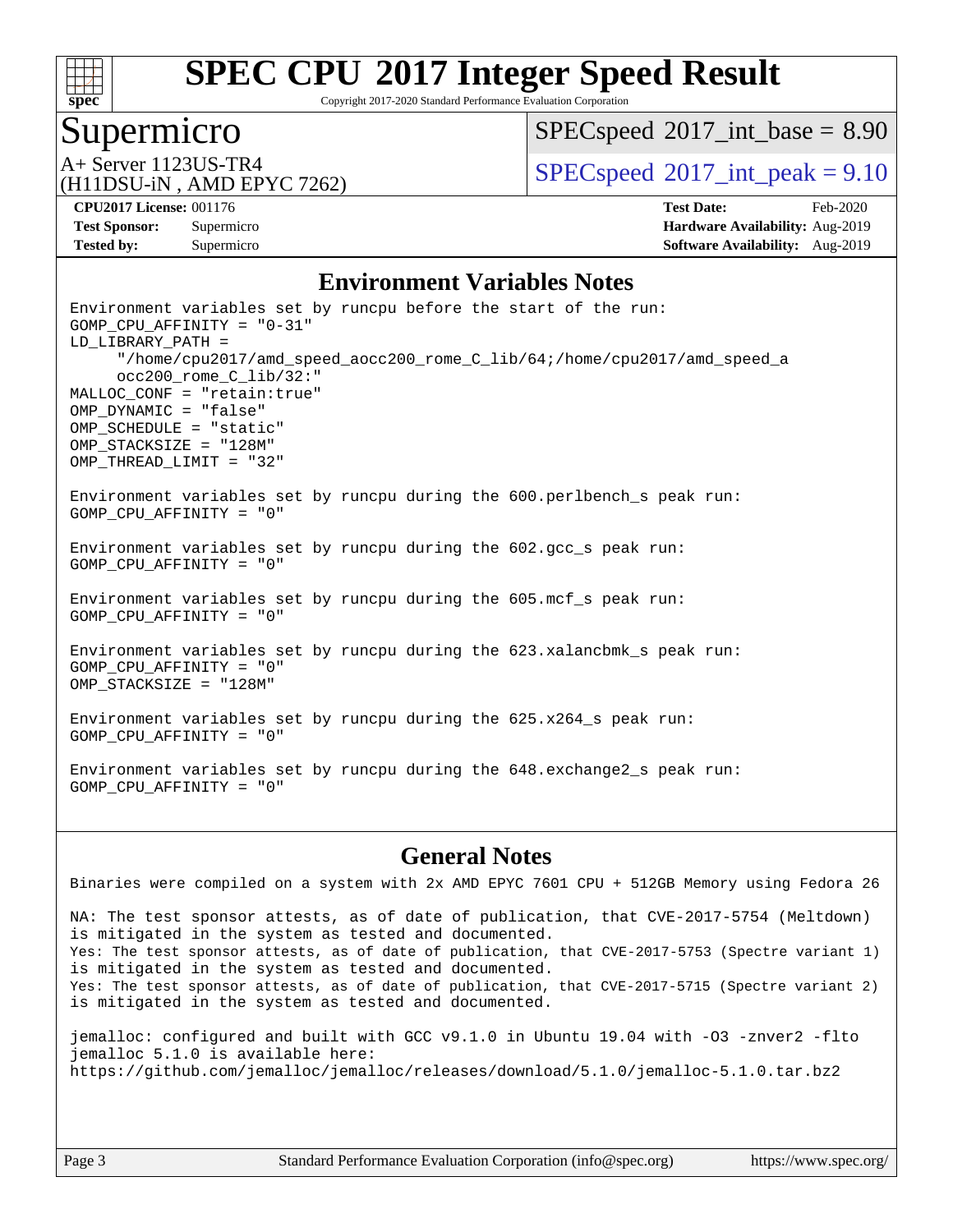

Copyright 2017-2020 Standard Performance Evaluation Corporation

## Supermicro

 $SPECspeed^{\circ}2017\_int\_base = 8.90$  $SPECspeed^{\circ}2017\_int\_base = 8.90$ 

(H11DSU-iN , AMD EPYC 7262)

A+ Server 1123US-TR4  $SPEC speed^{\circ}2017$ \_int\_peak = 9.10

**[CPU2017 License:](http://www.spec.org/auto/cpu2017/Docs/result-fields.html#CPU2017License)** 001176 **[Test Date:](http://www.spec.org/auto/cpu2017/Docs/result-fields.html#TestDate)** Feb-2020 **[Test Sponsor:](http://www.spec.org/auto/cpu2017/Docs/result-fields.html#TestSponsor)** Supermicro **[Hardware Availability:](http://www.spec.org/auto/cpu2017/Docs/result-fields.html#HardwareAvailability)** Aug-2019 **[Tested by:](http://www.spec.org/auto/cpu2017/Docs/result-fields.html#Testedby)** Supermicro **Supermicro [Software Availability:](http://www.spec.org/auto/cpu2017/Docs/result-fields.html#SoftwareAvailability)** Aug-2019

#### **[Platform Notes](http://www.spec.org/auto/cpu2017/Docs/result-fields.html#PlatformNotes)**

Page 4 Standard Performance Evaluation Corporation [\(info@spec.org\)](mailto:info@spec.org) <https://www.spec.org/> BIOS Settings: Determinism Control = Manual Determinism Slider = Power cTDP Control = Manual cTDP = 180 Package Power Limit Control = Manual Package Power Limit = 180 APBDIS = 1 Sysinfo program /home/cpu2017/bin/sysinfo Rev: r6365 of 2019-08-21 295195f888a3d7edb1e6e46a485a0011 running on h11dsu-02 Wed Feb 26 06:35:49 2020 SUT (System Under Test) info as seen by some common utilities. For more information on this section, see <https://www.spec.org/cpu2017/Docs/config.html#sysinfo> From /proc/cpuinfo model name : AMD EPYC 7262 8-Core Processor 2 "physical id"s (chips) 32 "processors" cores, siblings (Caution: counting these is hw and system dependent. The following excerpts from /proc/cpuinfo might not be reliable. Use with caution.) cpu cores : 8 siblings : 16 physical 0: cores 0 4 8 12 16 20 24 28 physical 1: cores 0 4 8 12 16 20 24 28 From lscpu: Architecture: x86\_64 CPU op-mode(s): 32-bit, 64-bit Byte Order: Little Endian Address sizes: 43 bits physical, 48 bits virtual  $CPU(s):$  32 On-line CPU(s) list: 0-31 Thread(s) per core: 2 Core(s) per socket: 8 Socket(s): 2 NUMA node(s): 8 Vendor ID: AuthenticAMD CPU family: 23 Model: 49 Model name: AMD EPYC 7262 8-Core Processor Stepping: 0 CPU MHz: 2801.810 CPU max MHz: 3200.0000 CPU min MHz: 1500.0000 **(Continued on next page)**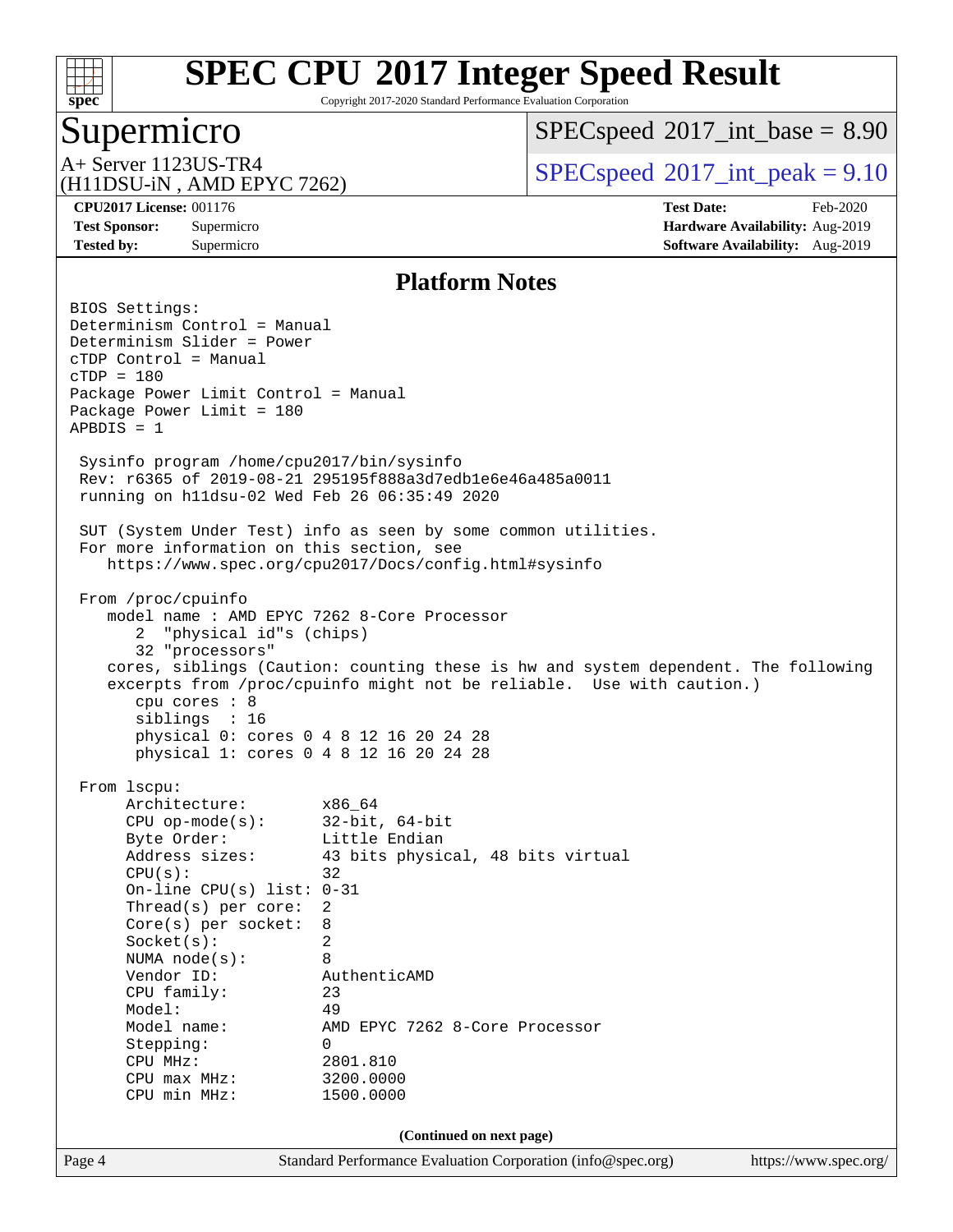

Copyright 2017-2020 Standard Performance Evaluation Corporation

## Supermicro

 $SPECspeed^{\circ}2017\_int\_base = 8.90$  $SPECspeed^{\circ}2017\_int\_base = 8.90$ 

(H11DSU-iN , AMD EPYC 7262)

A+ Server 1123US-TR4  $SPEC speed@2017$ \_int\_peak = 9.10

#### **[CPU2017 License:](http://www.spec.org/auto/cpu2017/Docs/result-fields.html#CPU2017License)** 001176 **[Test Date:](http://www.spec.org/auto/cpu2017/Docs/result-fields.html#TestDate)** Feb-2020

**[Test Sponsor:](http://www.spec.org/auto/cpu2017/Docs/result-fields.html#TestSponsor)** Supermicro **[Hardware Availability:](http://www.spec.org/auto/cpu2017/Docs/result-fields.html#HardwareAvailability)** Aug-2019 **[Tested by:](http://www.spec.org/auto/cpu2017/Docs/result-fields.html#Testedby)** Supermicro **[Software Availability:](http://www.spec.org/auto/cpu2017/Docs/result-fields.html#SoftwareAvailability)** Aug-2019

#### **[Platform Notes \(Continued\)](http://www.spec.org/auto/cpu2017/Docs/result-fields.html#PlatformNotes)**

| BogoMIPS:                         | 6400.13                                                                              |
|-----------------------------------|--------------------------------------------------------------------------------------|
| Virtualization:                   | AMD-V                                                                                |
| $L1d$ cache:                      | 32K                                                                                  |
| Lli cache:                        | 32K                                                                                  |
| $L2$ cache:                       | 512K                                                                                 |
| $L3$ cache:                       | 16384K                                                                               |
| NUMA $node0$ $CPU(s):$            | 0,1,16,17                                                                            |
| NUMA nodel $CPU(s):$ 2, 3, 18, 19 |                                                                                      |
| NUMA node2 $CPU(s):$ 4,5,20,21    |                                                                                      |
| NUMA node3 $CPU(s): 6, 7, 22, 23$ |                                                                                      |
| NUMA node4 $CPU(s): 8, 9, 24, 25$ |                                                                                      |
| NUMA node5 CPU(s): 10,11,26,27    |                                                                                      |
| NUMA node6 CPU(s): 12, 13, 28, 29 |                                                                                      |
| NUMA node7 CPU(s): 14, 15, 30, 31 |                                                                                      |
| Flaqs:                            | fpu vme de pse tsc msr pae mce cx8 apic sep mtrr pge mca cmov                        |
|                                   | pat pse36 clflush mmx fxsr sse sse2 ht syscall nx mmxext fxsr_opt pdpe1gb rdtscp lm  |
|                                   | constant tsc rep good nopl xtopology nonstop tsc cpuid extd apicid aperfmperf pni    |
|                                   | pclmulgdg monitor ssse3 fma cx16 sse4 1 sse4 2 movbe popcnt aes xsave avx f16c       |
|                                   | rdrand lahf lm cmp legacy sym extapic cr8 legacy abm sse4a misalignsse 3dnowprefetch |
|                                   | osvw ibs skinit wdt tce topoext perfctr core perfctr nb bpext perfctr llc mwaitx cpb |
|                                   | cat 13 cdp 13 hw pstate sme ssbd mba sev ibrs ibpb stibp vmmcall fsgsbase bmil avx2  |

cpuid extd\_apicid aperfmperf pni ovbe popcnt aes xsave avx f16c bm sse4a misalignsse 3dnowprefetch tr\_nb bpext perfctr\_llc mwaitx cpb b stibp vmmcall fsgsbase bmi1 avx2 smep bmi2 cqm rdt\_a rdseed adx smap clflushopt clwb sha\_ni xsaveopt xsavec xgetbv1 xsaves cqm\_llc cqm\_occup\_llc cqm\_mbm\_total cqm\_mbm\_local clzero irperf xsaveerptr wbnoinvd arat npt lbrv svm\_lock nrip\_save tsc\_scale vmcb\_clean flushbyasid decodeassists pausefilter pfthreshold avic v\_vmsave\_vmload vgif umip rdpid overflow\_recov succor smca

 /proc/cpuinfo cache data cache size : 512 KB

 From numactl --hardware WARNING: a numactl 'node' might or might not correspond to a physical chip.

 available: 8 nodes (0-7) node 0 cpus: 0 1 16 17 node 0 size: 32112 MB node 0 free: 31753 MB node 1 cpus: 2 3 18 19 node 1 size: 32248 MB node 1 free: 31974 MB node 2 cpus: 4 5 20 21 node 2 size: 32248 MB node 2 free: 31870 MB node 3 cpus: 6 7 22 23 node 3 size: 32236 MB node 3 free: 31912 MB node 4 cpus: 8 9 24 25 node 4 size: 32225 MB

**(Continued on next page)**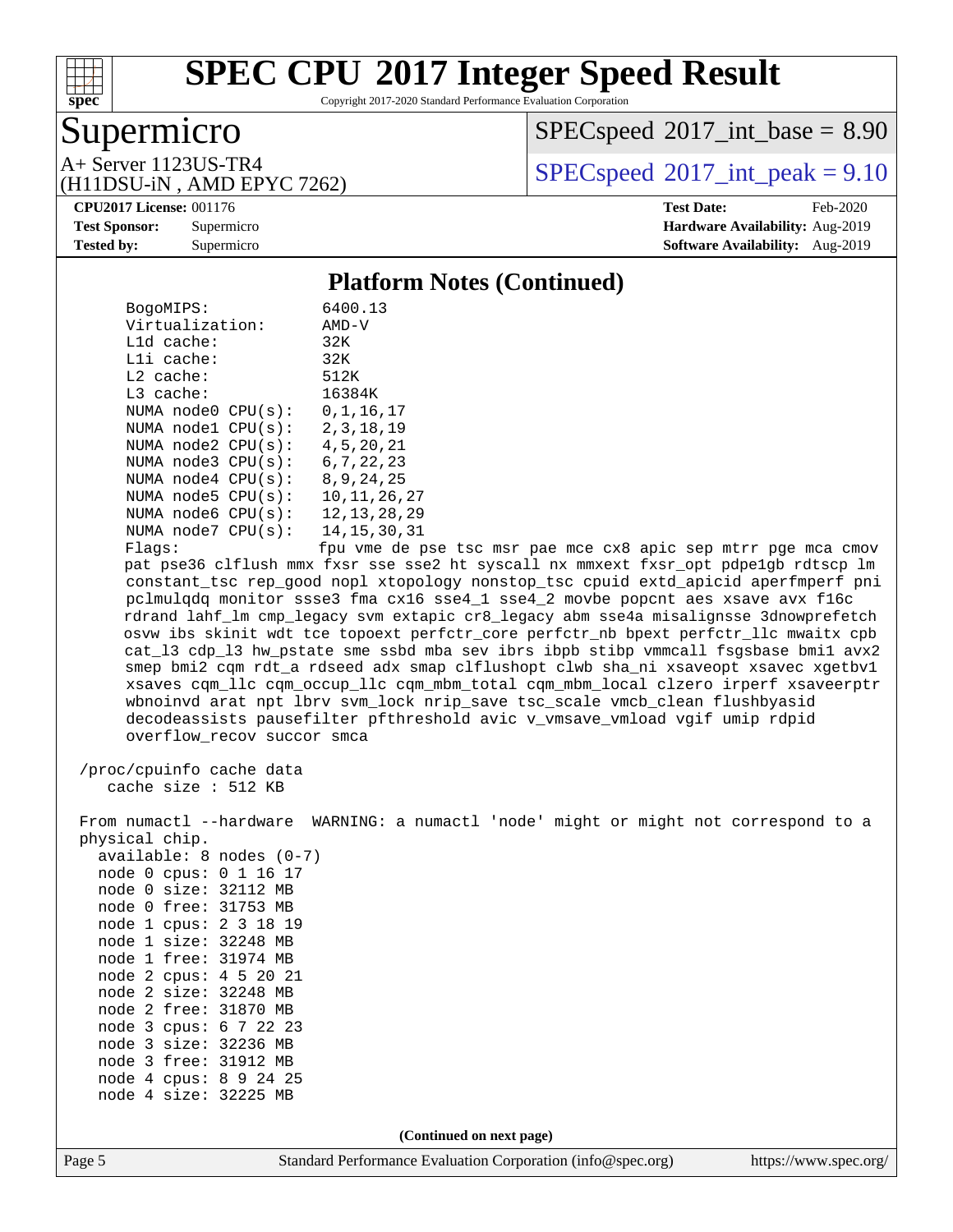

Copyright 2017-2020 Standard Performance Evaluation Corporation

## Supermicro

 $SPECspeed^{\circ}2017\_int\_base = 8.90$  $SPECspeed^{\circ}2017\_int\_base = 8.90$ 

(H11DSU-iN , AMD EPYC 7262)

A+ Server 1123US-TR4  $SPEC speed@2017$ \_int\_peak = 9.10

**[Tested by:](http://www.spec.org/auto/cpu2017/Docs/result-fields.html#Testedby)** Supermicro **[Software Availability:](http://www.spec.org/auto/cpu2017/Docs/result-fields.html#SoftwareAvailability)** Aug-2019

**[CPU2017 License:](http://www.spec.org/auto/cpu2017/Docs/result-fields.html#CPU2017License)** 001176 **[Test Date:](http://www.spec.org/auto/cpu2017/Docs/result-fields.html#TestDate)** Feb-2020 **[Test Sponsor:](http://www.spec.org/auto/cpu2017/Docs/result-fields.html#TestSponsor)** Supermicro **[Hardware Availability:](http://www.spec.org/auto/cpu2017/Docs/result-fields.html#HardwareAvailability)** Aug-2019

#### **[Platform Notes \(Continued\)](http://www.spec.org/auto/cpu2017/Docs/result-fields.html#PlatformNotes)** node 4 free: 31967 MB node 5 cpus: 10 11 26 27 node 5 size: 32248 MB node 5 free: 32017 MB node 6 cpus: 12 13 28 29 node 6 size: 32248 MB node 6 free: 31993 MB node 7 cpus: 14 15 30 31 node 7 size: 32247 MB node 7 free: 32000 MB node distances: node 0 1 2 3 4 5 6 7 0: 10 12 12 12 32 32 32 32 1: 12 10 12 12 32 32 32 32 2: 12 12 10 12 32 32 32 32 3: 12 12 12 10 32 32 32 32 4: 32 32 32 32 10 12 12 12 5: 32 32 32 32 12 10 12 12 6: 32 32 32 32 12 12 10 12 7: 32 32 32 32 12 12 12 10 From /proc/meminfo MemTotal: 264005168 kB HugePages Total: 0 Hugepagesize: 2048 kB From /etc/\*release\* /etc/\*version\* debian\_version: buster/sid os-release: NAME="Ubuntu" VERSION="19.04 (Disco Dingo)" ID=ubuntu ID\_LIKE=debian PRETTY\_NAME="Ubuntu 19.04" VERSION\_ID="19.04" HOME\_URL="<https://www.ubuntu.com/"> SUPPORT\_URL="<https://help.ubuntu.com/"> uname -a: Linux h11dsu-02 5.0.0-25-generic #26-Ubuntu SMP Thu Aug 1 12:04:58 UTC 2019 x86\_64 x86\_64 x86\_64 GNU/Linux Kernel self-reported vulnerability status: CVE-2018-3620 (L1 Terminal Fault): Not affected Microarchitectural Data Sampling: Not affected CVE-2017-5754 (Meltdown): Not affected **(Continued on next page)**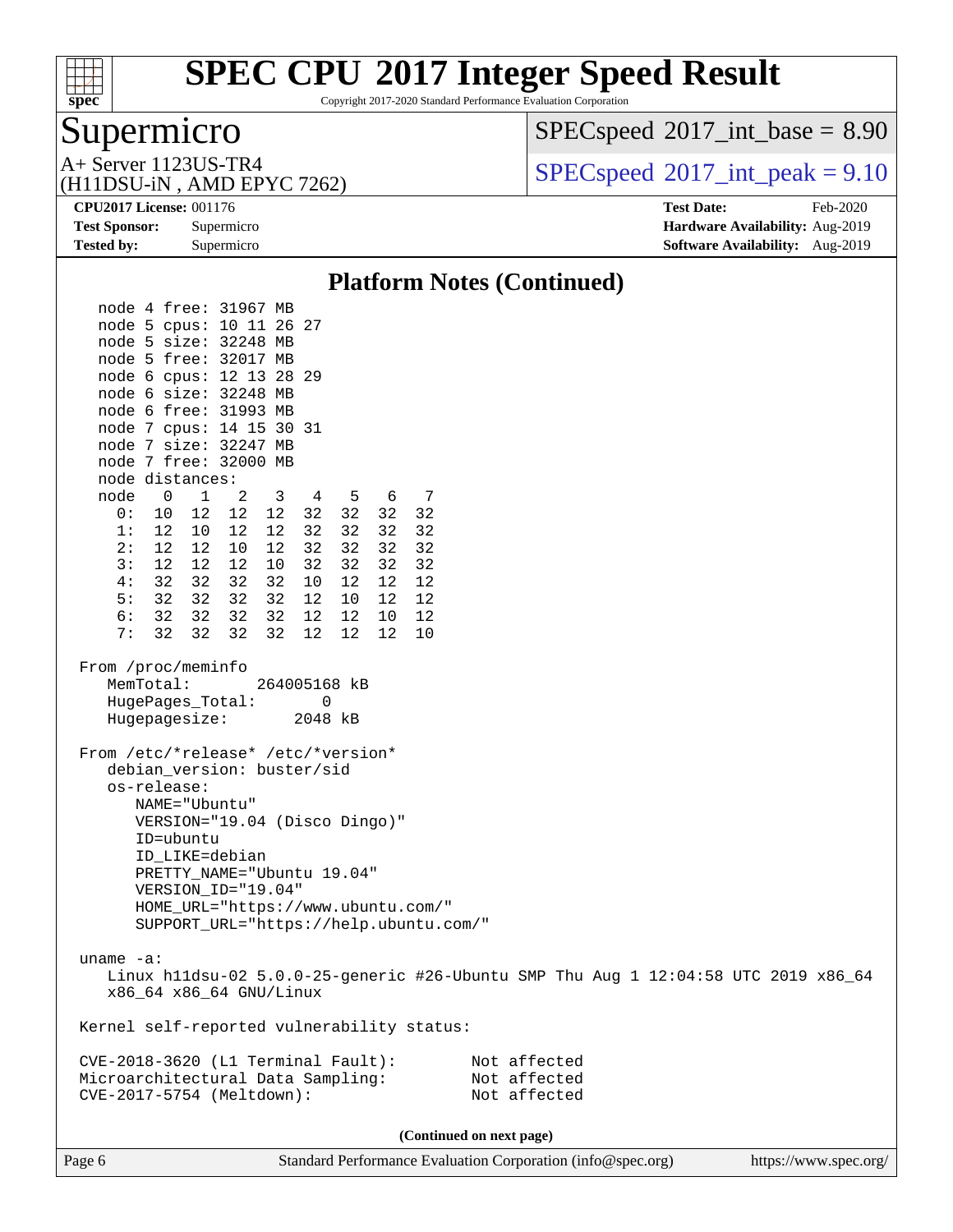

Copyright 2017-2020 Standard Performance Evaluation Corporation

## Supermicro

 $SPEC speed$ <sup>®</sup> $2017$ \_int\_base = 8.90

A+ Server 1123US-TR4<br>
(H11DSU-iN AMD EPYC 7262) [SPECspeed](http://www.spec.org/auto/cpu2017/Docs/result-fields.html#SPECspeed2017intpeak)®[2017\\_int\\_peak = 9](http://www.spec.org/auto/cpu2017/Docs/result-fields.html#SPECspeed2017intpeak).10

## (H11DSU-iN , AMD EPYC 7262)

**[Tested by:](http://www.spec.org/auto/cpu2017/Docs/result-fields.html#Testedby)** Supermicro **Supermicro [Software Availability:](http://www.spec.org/auto/cpu2017/Docs/result-fields.html#SoftwareAvailability)** Aug-2019

**[CPU2017 License:](http://www.spec.org/auto/cpu2017/Docs/result-fields.html#CPU2017License)** 001176 **[Test Date:](http://www.spec.org/auto/cpu2017/Docs/result-fields.html#TestDate)** Feb-2020 **[Test Sponsor:](http://www.spec.org/auto/cpu2017/Docs/result-fields.html#TestSponsor)** Supermicro **[Hardware Availability:](http://www.spec.org/auto/cpu2017/Docs/result-fields.html#HardwareAvailability)** Aug-2019

#### **[Platform Notes \(Continued\)](http://www.spec.org/auto/cpu2017/Docs/result-fields.html#PlatformNotes)**

| Page 7    |                                                                                                                                                   | Standard Performance Evaluation Corporation (info@spec.org)<br>https://www.spec.org/                                                                                                                                                                                                                                                           |
|-----------|---------------------------------------------------------------------------------------------------------------------------------------------------|------------------------------------------------------------------------------------------------------------------------------------------------------------------------------------------------------------------------------------------------------------------------------------------------------------------------------------------------|
|           |                                                                                                                                                   | (Continued on next page)                                                                                                                                                                                                                                                                                                                       |
|           | 623.xalancbmk_s(peak)                                                                                                                             |                                                                                                                                                                                                                                                                                                                                                |
|           | Target: x86_64-unknown-linux-gnu<br>Thread model: posix<br>InstalledDir: /sppo/dev/compilers/aocc-compiler-2.0.0/bin                              | AOCC.LLVM.2.0.0.B191.2019_07_19 clang version 8.0.0 (CLANG: Jenkins<br>AOCC_2_0_0-Build#191) (based on LLVM AOCC.LLVM.2.0.0.B191.2019_07_19)                                                                                                                                                                                                   |
| C         | peak) 625.x264_s(base, peak) 657.xz_s(base, peak)                                                                                                 | 600.perlbench_s(base, peak) 602.gcc_s(base, peak) 605.mcf_s(base,                                                                                                                                                                                                                                                                              |
|           |                                                                                                                                                   | <b>Compiler Version Notes</b>                                                                                                                                                                                                                                                                                                                  |
| Memory:   | 16x NO DIMM Unknown<br>16x SK Hynix HMA82GR7DJR8N-XN 16 kB 2 rank 3200<br>(End of data from sysinfo program)                                      | Additional information from dmidecode follows. WARNING: Use caution when you interpret<br>this section. The 'dmidecode' program reads system data which is "intended to allow<br>hardware to be accurately determined", but the intent may not be met, as there are<br>frequent changes to hardware, firmware, and the "DMTF SMBIOS" standard. |
| BIOS:     | From /sys/devices/virtual/dmi/id<br>American Megatrends Inc. 2.0b 11/15/2019<br>Vendor: Supermicro<br>Product: Super Server<br>Serial: 0123456789 |                                                                                                                                                                                                                                                                                                                                                |
| /dev/sda2 | SPEC is set to: /home/cpu2017<br>Filesystem<br>ext4 183G 20G 154G 12% /                                                                           | Type Size Used Avail Use% Mounted on                                                                                                                                                                                                                                                                                                           |
|           | run-level 3 Feb 25 16:29                                                                                                                          |                                                                                                                                                                                                                                                                                                                                                |
|           | $CVE-2017-5715$ (Spectre variant 2):                                                                                                              | pointer sanitization<br>Mitigation: Full AMD retpoline, IBPB:<br>conditional, IBRS_FW, STIBP: conditional, RSB<br>filling                                                                                                                                                                                                                      |
|           | CVE-2018-3639 (Speculative Store Bypass): Mitigation: Speculative Store Bypass disabled<br>$CVE-2017-5753$ (Spectre variant 1):                   | via prctl and seccomp<br>Mitigation: usercopy/swapgs barriers and __user                                                                                                                                                                                                                                                                       |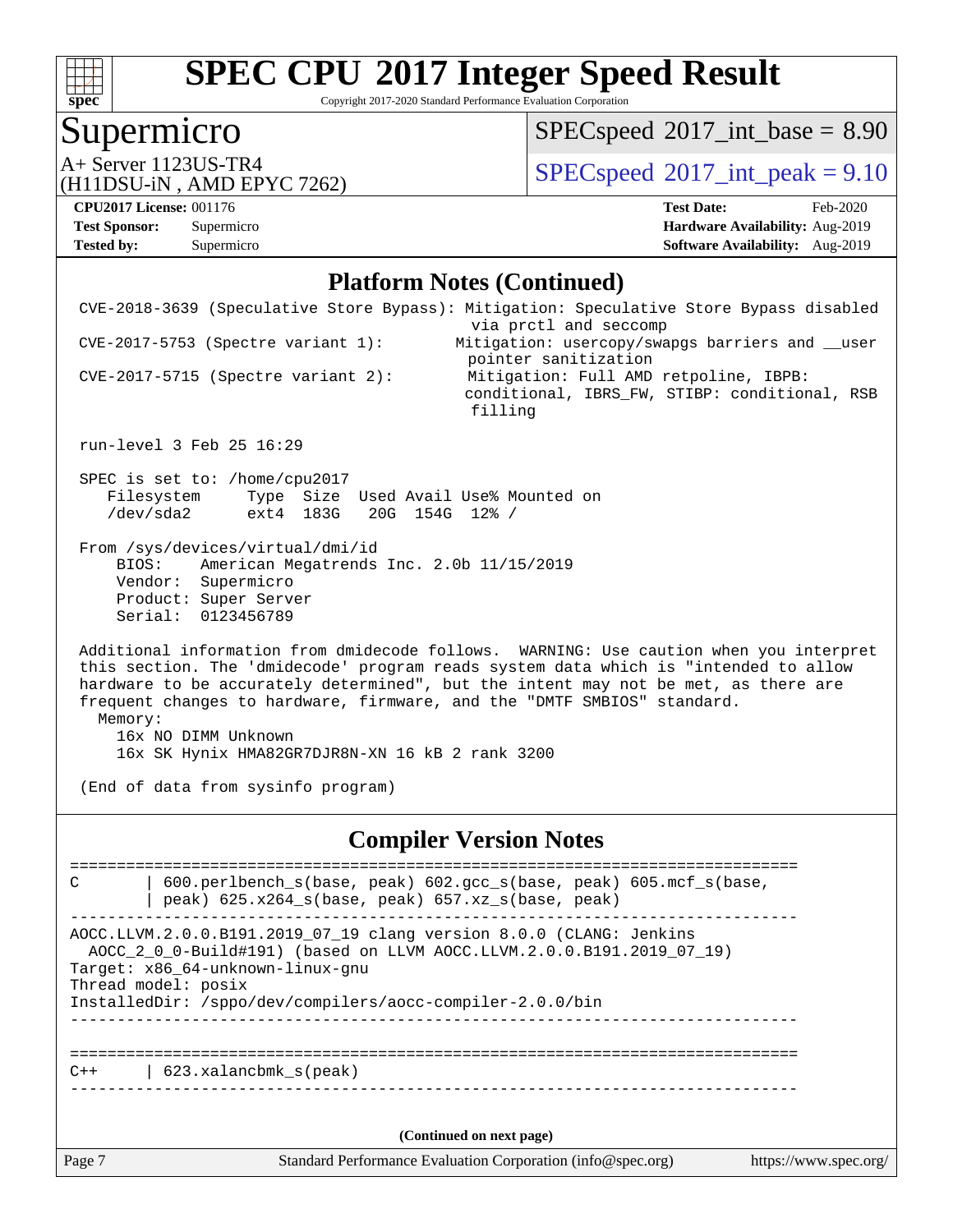

Copyright 2017-2020 Standard Performance Evaluation Corporation

# **Supermicro**

 $SPEC speed$ <sup>®</sup> $2017$ \_int\_base = 8.90

(H11DSU-iN , AMD EPYC 7262)

A+ Server 1123US-TR4<br>
(H11DSU-iN AMD EPYC 7262) [SPECspeed](http://www.spec.org/auto/cpu2017/Docs/result-fields.html#SPECspeed2017intpeak)®[2017\\_int\\_peak = 9](http://www.spec.org/auto/cpu2017/Docs/result-fields.html#SPECspeed2017intpeak).10

**[CPU2017 License:](http://www.spec.org/auto/cpu2017/Docs/result-fields.html#CPU2017License)** 001176 **[Test Date:](http://www.spec.org/auto/cpu2017/Docs/result-fields.html#TestDate)** Feb-2020 **[Test Sponsor:](http://www.spec.org/auto/cpu2017/Docs/result-fields.html#TestSponsor)** Supermicro **[Hardware Availability:](http://www.spec.org/auto/cpu2017/Docs/result-fields.html#HardwareAvailability)** Aug-2019 **[Tested by:](http://www.spec.org/auto/cpu2017/Docs/result-fields.html#Testedby)** Supermicro **Supermicro [Software Availability:](http://www.spec.org/auto/cpu2017/Docs/result-fields.html#SoftwareAvailability)** Aug-2019

### **[Compiler Version Notes \(Continued\)](http://www.spec.org/auto/cpu2017/Docs/result-fields.html#CompilerVersionNotes)**

| Standard Performance Evaluation Corporation (info@spec.org)<br>Page 8                                                                                                                                                                                              | https://www.spec.org/ |
|--------------------------------------------------------------------------------------------------------------------------------------------------------------------------------------------------------------------------------------------------------------------|-----------------------|
| (Continued on next page)                                                                                                                                                                                                                                           |                       |
| Target: x86_64-unknown-linux-gnu<br>Thread model: posix<br>InstalledDir: /sppo/dev/compilers/aocc-compiler-2.0.0/bin                                                                                                                                               |                       |
| AOCC.LLVM.2.0.0.B191.2019_07_19 clang version 8.0.0 (CLANG: Jenkins<br>AOCC_2_0_0-Build#191) (based on LLVM AOCC.LLVM.2.0.0.B191.2019_07_19)                                                                                                                       |                       |
| Fortran   648.exchange2_s(base, peak)                                                                                                                                                                                                                              |                       |
| InstalledDir: /sppo/dev/compilers/aocc-compiler-2.0.0/bin                                                                                                                                                                                                          |                       |
| AOCC.LLVM.2.0.0.B191.2019_07_19 clang version 8.0.0 (CLANG: Jenkins<br>AOCC_2_0_0-Build#191) (based on LLVM AOCC.LLVM.2.0.0.B191.2019_07_19)<br>Target: x86_64-unknown-linux-gnu<br>Thread model: posix                                                            |                       |
| 620.omnetpp_s(base, peak) 623.xalancbmk_s(base)<br>$C++$<br>631.deepsjeng_s(base, peak) 641.leela_s(base, peak)                                                                                                                                                    |                       |
| AOCC.LLVM.2.0.0.B191.2019_07_19 clang version 8.0.0 (CLANG: Jenkins<br>AOCC_2_0_0-Build#191) (based on LLVM AOCC.LLVM.2.0.0.B191.2019_07_19)<br>Target: i386-unknown-linux-gnu<br>Thread model: posix<br>InstalledDir: /sppo/dev/compilers/aocc-compiler-2.0.0/bin |                       |
| $\vert$ 623.xalancbmk_s(peak)<br>$C++$<br>---------                                                                                                                                                                                                                |                       |
| AOCC_2_0_0-Build#191) (based on LLVM AOCC.LLVM.2.0.0.B191.2019_07_19)<br>Target: x86_64-unknown-linux-gnu<br>Thread model: posix<br>InstalledDir: /sppo/dev/compilers/aocc-compiler-2.0.0/bin                                                                      |                       |
| AOCC.LLVM.2.0.0.B191.2019_07_19 clang version 8.0.0 (CLANG: Jenkins                                                                                                                                                                                                |                       |
| 620.omnetpp_s(base, peak) 623.xalancbmk_s(base)<br>$C++$<br>631.deepsjeng_s(base, peak) 641.leela_s(base, peak)                                                                                                                                                    |                       |
| InstalledDir: /sppo/dev/compilers/aocc-compiler-2.0.0/bin                                                                                                                                                                                                          |                       |
| AOCC.LLVM.2.0.0.B191.2019_07_19 clang version 8.0.0 (CLANG: Jenkins<br>AOCC_2_0_0-Build#191) (based on LLVM AOCC.LLVM.2.0.0.B191.2019_07_19)<br>Target: i386-unknown-linux-gnu<br>Thread model: posix                                                              |                       |
|                                                                                                                                                                                                                                                                    |                       |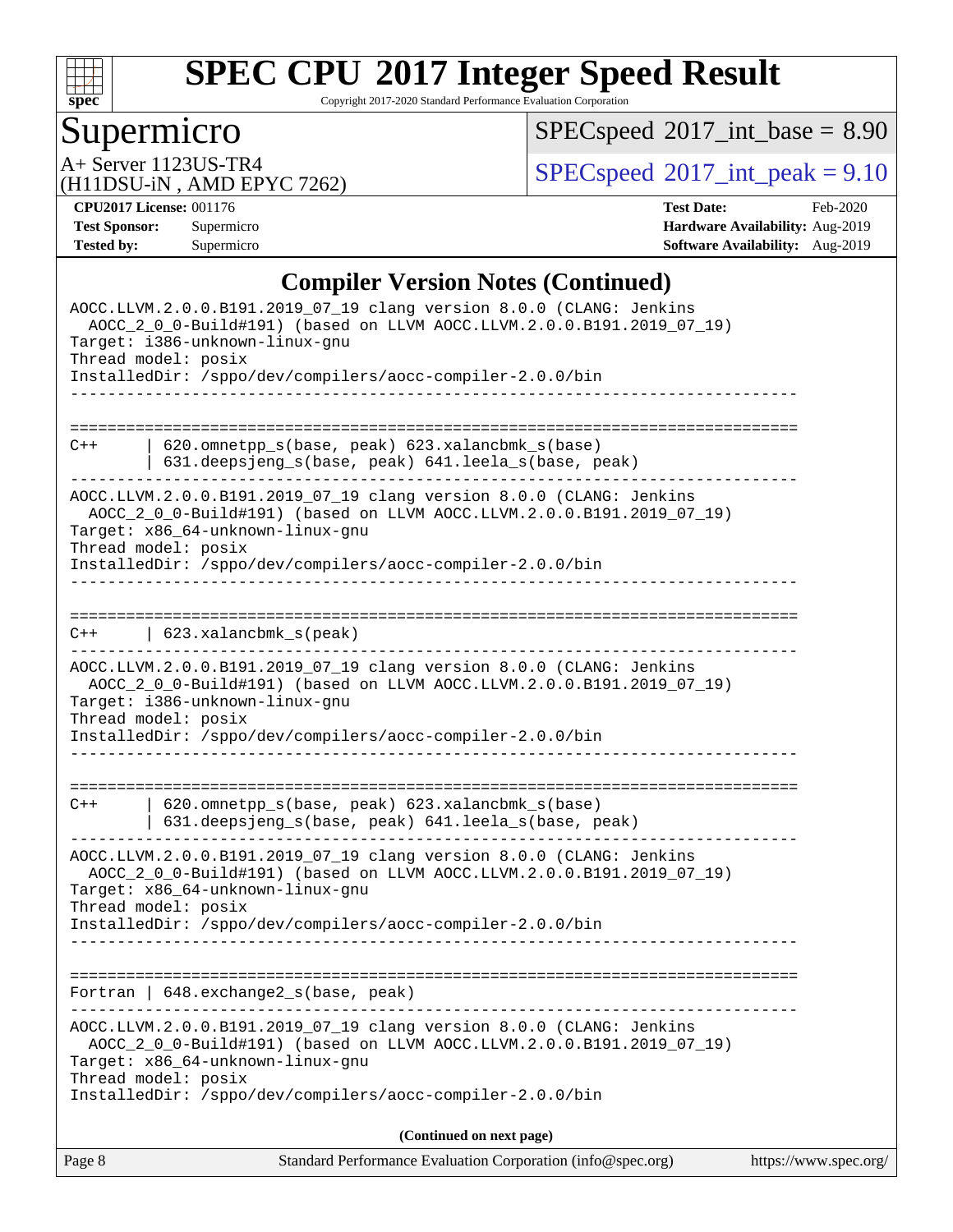

Copyright 2017-2020 Standard Performance Evaluation Corporation

## Supermicro

 $SPECspeed^{\circ}2017\_int\_base = 8.90$  $SPECspeed^{\circ}2017\_int\_base = 8.90$ 

(H11DSU-iN , AMD EPYC 7262)

A+ Server 1123US-TR4  $\vert$  [SPECspeed](http://www.spec.org/auto/cpu2017/Docs/result-fields.html#SPECspeed2017intpeak)®[2017\\_int\\_peak = 9](http://www.spec.org/auto/cpu2017/Docs/result-fields.html#SPECspeed2017intpeak).10

**[CPU2017 License:](http://www.spec.org/auto/cpu2017/Docs/result-fields.html#CPU2017License)** 001176 **[Test Date:](http://www.spec.org/auto/cpu2017/Docs/result-fields.html#TestDate)** Feb-2020 **[Test Sponsor:](http://www.spec.org/auto/cpu2017/Docs/result-fields.html#TestSponsor)** Supermicro **[Hardware Availability:](http://www.spec.org/auto/cpu2017/Docs/result-fields.html#HardwareAvailability)** Aug-2019 **[Tested by:](http://www.spec.org/auto/cpu2017/Docs/result-fields.html#Testedby)** Supermicro **[Software Availability:](http://www.spec.org/auto/cpu2017/Docs/result-fields.html#SoftwareAvailability)** Aug-2019

### **[Compiler Version Notes \(Continued\)](http://www.spec.org/auto/cpu2017/Docs/result-fields.html#CompilerVersionNotes)**

------------------------------------------------------------------------------

## **[Base Compiler Invocation](http://www.spec.org/auto/cpu2017/Docs/result-fields.html#BaseCompilerInvocation)**

[C benchmarks](http://www.spec.org/auto/cpu2017/Docs/result-fields.html#Cbenchmarks): [clang](http://www.spec.org/cpu2017/results/res2020q1/cpu2017-20200302-21097.flags.html#user_CCbase_clang-c)

[C++ benchmarks:](http://www.spec.org/auto/cpu2017/Docs/result-fields.html#CXXbenchmarks) [clang++](http://www.spec.org/cpu2017/results/res2020q1/cpu2017-20200302-21097.flags.html#user_CXXbase_clang-cpp)

[Fortran benchmarks](http://www.spec.org/auto/cpu2017/Docs/result-fields.html#Fortranbenchmarks): [flang](http://www.spec.org/cpu2017/results/res2020q1/cpu2017-20200302-21097.flags.html#user_FCbase_flang)

## **[Base Portability Flags](http://www.spec.org/auto/cpu2017/Docs/result-fields.html#BasePortabilityFlags)**

 600.perlbench\_s: [-DSPEC\\_LINUX\\_X64](http://www.spec.org/cpu2017/results/res2020q1/cpu2017-20200302-21097.flags.html#b600.perlbench_s_basePORTABILITY_DSPEC_LINUX_X64) [-DSPEC\\_LP64](http://www.spec.org/cpu2017/results/res2020q1/cpu2017-20200302-21097.flags.html#b600.perlbench_s_baseEXTRA_PORTABILITY_DSPEC_LP64) 602.gcc\_s: [-DSPEC\\_LP64](http://www.spec.org/cpu2017/results/res2020q1/cpu2017-20200302-21097.flags.html#suite_baseEXTRA_PORTABILITY602_gcc_s_DSPEC_LP64) 605.mcf\_s: [-DSPEC\\_LP64](http://www.spec.org/cpu2017/results/res2020q1/cpu2017-20200302-21097.flags.html#suite_baseEXTRA_PORTABILITY605_mcf_s_DSPEC_LP64) 620.omnetpp\_s: [-DSPEC\\_LP64](http://www.spec.org/cpu2017/results/res2020q1/cpu2017-20200302-21097.flags.html#suite_baseEXTRA_PORTABILITY620_omnetpp_s_DSPEC_LP64) 623.xalancbmk\_s: [-DSPEC\\_LINUX](http://www.spec.org/cpu2017/results/res2020q1/cpu2017-20200302-21097.flags.html#b623.xalancbmk_s_basePORTABILITY_DSPEC_LINUX) [-DSPEC\\_LP64](http://www.spec.org/cpu2017/results/res2020q1/cpu2017-20200302-21097.flags.html#suite_baseEXTRA_PORTABILITY623_xalancbmk_s_DSPEC_LP64) 625.x264\_s: [-DSPEC\\_LP64](http://www.spec.org/cpu2017/results/res2020q1/cpu2017-20200302-21097.flags.html#suite_baseEXTRA_PORTABILITY625_x264_s_DSPEC_LP64) 631.deepsjeng\_s: [-DSPEC\\_LP64](http://www.spec.org/cpu2017/results/res2020q1/cpu2017-20200302-21097.flags.html#suite_baseEXTRA_PORTABILITY631_deepsjeng_s_DSPEC_LP64) 641.leela\_s: [-DSPEC\\_LP64](http://www.spec.org/cpu2017/results/res2020q1/cpu2017-20200302-21097.flags.html#suite_baseEXTRA_PORTABILITY641_leela_s_DSPEC_LP64) 648.exchange2\_s: [-DSPEC\\_LP64](http://www.spec.org/cpu2017/results/res2020q1/cpu2017-20200302-21097.flags.html#suite_baseEXTRA_PORTABILITY648_exchange2_s_DSPEC_LP64) 657.xz\_s: [-DSPEC\\_LP64](http://www.spec.org/cpu2017/results/res2020q1/cpu2017-20200302-21097.flags.html#suite_baseEXTRA_PORTABILITY657_xz_s_DSPEC_LP64)

## **[Base Optimization Flags](http://www.spec.org/auto/cpu2017/Docs/result-fields.html#BaseOptimizationFlags)**

#### [C benchmarks](http://www.spec.org/auto/cpu2017/Docs/result-fields.html#Cbenchmarks):

[-flto](http://www.spec.org/cpu2017/results/res2020q1/cpu2017-20200302-21097.flags.html#user_CCbase_aocc-flto) [-Wl,-mllvm -Wl,-function-specialize](http://www.spec.org/cpu2017/results/res2020q1/cpu2017-20200302-21097.flags.html#user_CCbase_F-function-specialize_7e7e661e57922243ee67c9a1251cb8910e607325179a0ce7f2884e09a6f5d4a5ef0ae4f37e8a2a11c95fc48e931f06dc2b6016f14b511fcb441e048bef1b065a) [-Wl,-mllvm -Wl,-region-vectorize](http://www.spec.org/cpu2017/results/res2020q1/cpu2017-20200302-21097.flags.html#user_CCbase_F-region-vectorize_fb6c6b5aa293c88efc6c7c2b52b20755e943585b1fe8658c35afef78727fff56e1a56891413c30e36b8e2a6f9a71126986319243e80eb6110b78b288f533c52b) [-Wl,-mllvm -Wl,-vector-library=LIBMVEC](http://www.spec.org/cpu2017/results/res2020q1/cpu2017-20200302-21097.flags.html#user_CCbase_F-use-vector-library_0a14b27fae317f283640384a31f7bfcc2bd4c1d0b5cfc618a3a430800c9b20217b00f61303eff223a3251b4f06ffbc9739dc5296db9d1fbb9ad24a3939d86d66) [-Wl,-mllvm -Wl,-reduce-array-computations=3](http://www.spec.org/cpu2017/results/res2020q1/cpu2017-20200302-21097.flags.html#user_CCbase_F-reduce-array-computations_b882aefe7a5dda4e33149f6299762b9a720dace3e498e13756f4c04e5a19edf5315c1f3993de2e61ec41e8c206231f84e05da7040e1bb5d69ba27d10a12507e4) [-O3](http://www.spec.org/cpu2017/results/res2020q1/cpu2017-20200302-21097.flags.html#user_CCbase_F-O3) [-ffast-math](http://www.spec.org/cpu2017/results/res2020q1/cpu2017-20200302-21097.flags.html#user_CCbase_aocc-ffast-math) [-march=znver2](http://www.spec.org/cpu2017/results/res2020q1/cpu2017-20200302-21097.flags.html#user_CCbase_aocc-march_3e2e19cff2eeef60c5d90b059483627c9ea47eca6d66670dbd53f9185f6439e27eb5e104cf773e9e8ab18c8842ce63e461a3e948d0214bd567ef3ade411bf467) [-fstruct-layout=3](http://www.spec.org/cpu2017/results/res2020q1/cpu2017-20200302-21097.flags.html#user_CCbase_F-struct-layout) [-mllvm -unroll-threshold=50](http://www.spec.org/cpu2017/results/res2020q1/cpu2017-20200302-21097.flags.html#user_CCbase_F-unroll-threshold_458874500b2c105d6d5cb4d7a611c40e2b16e9e3d26b355fea72d644c3673b4de4b3932662f0ed3dbec75c491a13da2d2ca81180bd779dc531083ef1e1e549dc) [-fremap-arrays](http://www.spec.org/cpu2017/results/res2020q1/cpu2017-20200302-21097.flags.html#user_CCbase_F-fremap-arrays) [-mllvm -function-specialize](http://www.spec.org/cpu2017/results/res2020q1/cpu2017-20200302-21097.flags.html#user_CCbase_F-function-specialize_233b3bdba86027f1b094368157e481c5bc59f40286dc25bfadc1858dcd5745c24fd30d5f188710db7fea399bcc9f44a80b3ce3aacc70a8870250c3ae5e1f35b8) [-mllvm -enable-gvn-hoist](http://www.spec.org/cpu2017/results/res2020q1/cpu2017-20200302-21097.flags.html#user_CCbase_F-enable-gvn-hoist_e5856354646dd6ca1333a0ad99b817e4cf8932b91b82809fd8fd47ceff7b22a89eba5c98fd3e3fa5200368fd772cec3dd56abc3c8f7b655a71b9f9848dddedd5) [-mllvm -reduce-array-computations=3](http://www.spec.org/cpu2017/results/res2020q1/cpu2017-20200302-21097.flags.html#user_CCbase_F-reduce-array-computations_aceadb8604558b566e0e3a0d7a3c1533923dd1fa0889614e16288028922629a28d5695c24d3b3be4306b1e311c54317dfffe3a2e57fbcaabc737a1798de39145) [-mllvm -global-vectorize-slp](http://www.spec.org/cpu2017/results/res2020q1/cpu2017-20200302-21097.flags.html#user_CCbase_F-global-vectorize-slp_a3935e8627af4ced727033b1ffd4db27f4d541a363d28d82bf4c2925fb3a0fd4115d6e42d13a2829f9e024d6608eb67a85cb49770f2da5c5ac8dbc737afad603) [-mllvm -vector-library=LIBMVEC](http://www.spec.org/cpu2017/results/res2020q1/cpu2017-20200302-21097.flags.html#user_CCbase_F-use-vector-library_e584e20b4f7ec96aa109254b65d8e01d864f3d68580371b9d93ed7c338191d4cfce20c3c864632264effc6bbe4c7c38153d02096a342ee92501c4a53204a7871) [-mllvm -inline-threshold=1000](http://www.spec.org/cpu2017/results/res2020q1/cpu2017-20200302-21097.flags.html#user_CCbase_dragonegg-llvm-inline-threshold_b7832241b0a6397e4ecdbaf0eb7defdc10f885c2a282fa3240fdc99844d543fda39cf8a4a9dccf68cf19b5438ac3b455264f478df15da0f4988afa40d8243bab) [-flv-function-specialization](http://www.spec.org/cpu2017/results/res2020q1/cpu2017-20200302-21097.flags.html#user_CCbase_F-flv-function-specialization) [-z muldefs](http://www.spec.org/cpu2017/results/res2020q1/cpu2017-20200302-21097.flags.html#user_CCbase_aocc-muldefs) [-DSPEC\\_OPENMP](http://www.spec.org/cpu2017/results/res2020q1/cpu2017-20200302-21097.flags.html#suite_CCbase_DSPEC_OPENMP) [-fopenmp](http://www.spec.org/cpu2017/results/res2020q1/cpu2017-20200302-21097.flags.html#user_CCbase_aocc-fopenmp) [-fopenmp=libomp](http://www.spec.org/cpu2017/results/res2020q1/cpu2017-20200302-21097.flags.html#user_CCbase_aocc-fopenmp_3eb6ab80166bcc84161ff8c20c8d5bc344f88119f45620444596454f7d72e99b7a0ceefc2d1b4d190bd07306bbfdfc20f11f5a2dc69c9b03c72239f8406741c3) [-lomp](http://www.spec.org/cpu2017/results/res2020q1/cpu2017-20200302-21097.flags.html#user_CCbase_F-lomp) [-lpthread](http://www.spec.org/cpu2017/results/res2020q1/cpu2017-20200302-21097.flags.html#user_CCbase_F-lpthread) [-ldl](http://www.spec.org/cpu2017/results/res2020q1/cpu2017-20200302-21097.flags.html#user_CCbase_F-ldl) [-lmvec](http://www.spec.org/cpu2017/results/res2020q1/cpu2017-20200302-21097.flags.html#user_CCbase_F-lmvec) [-lamdlibm](http://www.spec.org/cpu2017/results/res2020q1/cpu2017-20200302-21097.flags.html#user_CCbase_F-lamdlibm) [-ljemalloc](http://www.spec.org/cpu2017/results/res2020q1/cpu2017-20200302-21097.flags.html#user_CCbase_jemalloc-lib) [-lflang](http://www.spec.org/cpu2017/results/res2020q1/cpu2017-20200302-21097.flags.html#user_CCbase_F-lflang)

**(Continued on next page)**

Page 9 Standard Performance Evaluation Corporation [\(info@spec.org\)](mailto:info@spec.org) <https://www.spec.org/>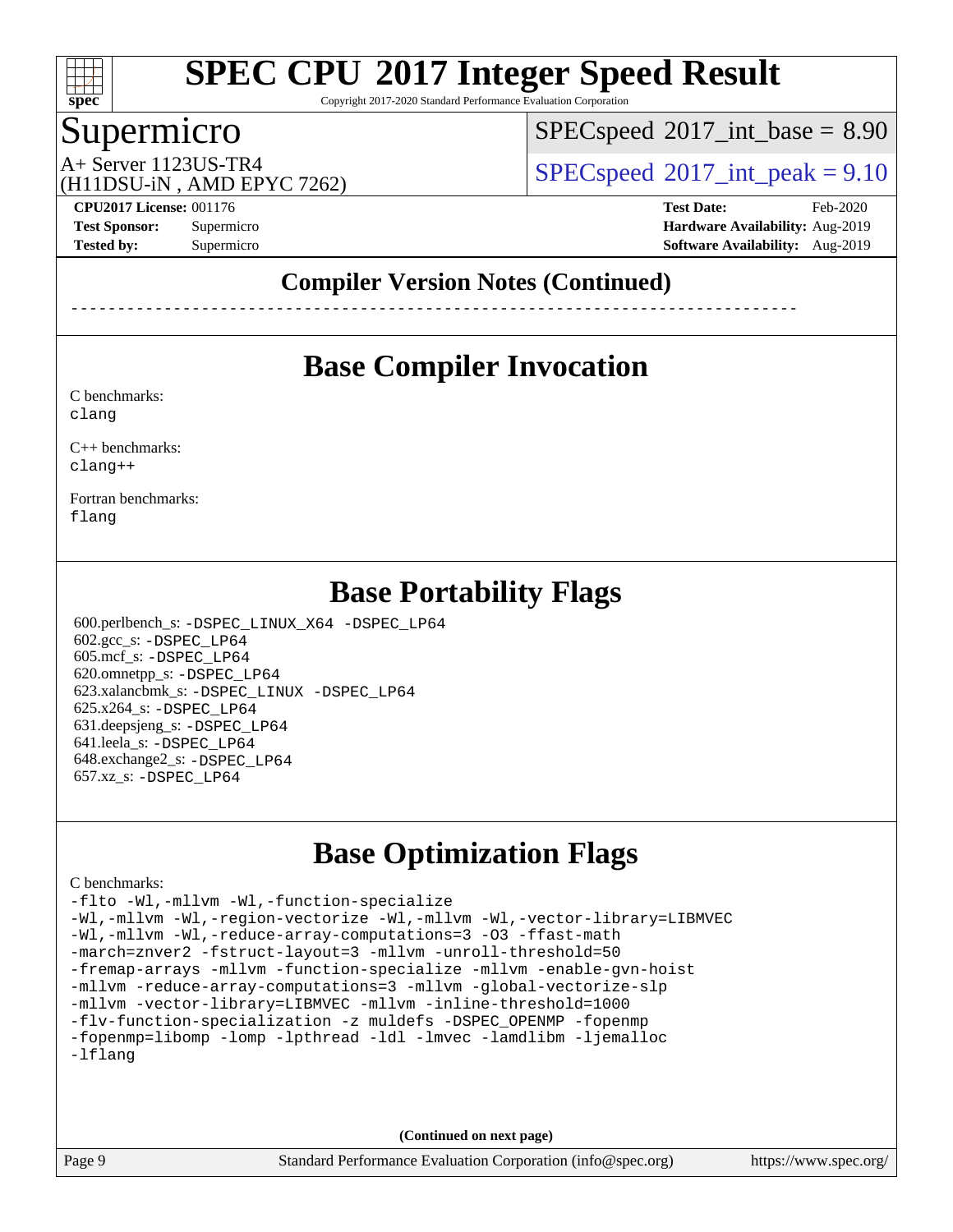

Copyright 2017-2020 Standard Performance Evaluation Corporation

### Supermicro

 $SPECspeed^{\circ}2017\_int\_base = 8.90$  $SPECspeed^{\circ}2017\_int\_base = 8.90$ 

(H11DSU-iN , AMD EPYC 7262)

A+ Server 1123US-TR4  $SPEC speed@2017$ \_int\_peak = 9.10

**[CPU2017 License:](http://www.spec.org/auto/cpu2017/Docs/result-fields.html#CPU2017License)** 001176 **[Test Date:](http://www.spec.org/auto/cpu2017/Docs/result-fields.html#TestDate)** Feb-2020 **[Test Sponsor:](http://www.spec.org/auto/cpu2017/Docs/result-fields.html#TestSponsor)** Supermicro **[Hardware Availability:](http://www.spec.org/auto/cpu2017/Docs/result-fields.html#HardwareAvailability)** Aug-2019 **[Tested by:](http://www.spec.org/auto/cpu2017/Docs/result-fields.html#Testedby)** Supermicro **[Software Availability:](http://www.spec.org/auto/cpu2017/Docs/result-fields.html#SoftwareAvailability)** Aug-2019

## **[Base Optimization Flags \(Continued\)](http://www.spec.org/auto/cpu2017/Docs/result-fields.html#BaseOptimizationFlags)**

[C++ benchmarks:](http://www.spec.org/auto/cpu2017/Docs/result-fields.html#CXXbenchmarks)

[-flto](http://www.spec.org/cpu2017/results/res2020q1/cpu2017-20200302-21097.flags.html#user_CXXbase_aocc-flto) [-Wl,-mllvm -Wl,-function-specialize](http://www.spec.org/cpu2017/results/res2020q1/cpu2017-20200302-21097.flags.html#user_CXXbase_F-function-specialize_7e7e661e57922243ee67c9a1251cb8910e607325179a0ce7f2884e09a6f5d4a5ef0ae4f37e8a2a11c95fc48e931f06dc2b6016f14b511fcb441e048bef1b065a) [-Wl,-mllvm -Wl,-region-vectorize](http://www.spec.org/cpu2017/results/res2020q1/cpu2017-20200302-21097.flags.html#user_CXXbase_F-region-vectorize_fb6c6b5aa293c88efc6c7c2b52b20755e943585b1fe8658c35afef78727fff56e1a56891413c30e36b8e2a6f9a71126986319243e80eb6110b78b288f533c52b) [-Wl,-mllvm -Wl,-vector-library=LIBMVEC](http://www.spec.org/cpu2017/results/res2020q1/cpu2017-20200302-21097.flags.html#user_CXXbase_F-use-vector-library_0a14b27fae317f283640384a31f7bfcc2bd4c1d0b5cfc618a3a430800c9b20217b00f61303eff223a3251b4f06ffbc9739dc5296db9d1fbb9ad24a3939d86d66) [-Wl,-mllvm -Wl,-reduce-array-computations=3](http://www.spec.org/cpu2017/results/res2020q1/cpu2017-20200302-21097.flags.html#user_CXXbase_F-reduce-array-computations_b882aefe7a5dda4e33149f6299762b9a720dace3e498e13756f4c04e5a19edf5315c1f3993de2e61ec41e8c206231f84e05da7040e1bb5d69ba27d10a12507e4) [-Wl,-mllvm -Wl,-suppress-fmas](http://www.spec.org/cpu2017/results/res2020q1/cpu2017-20200302-21097.flags.html#user_CXXbase_F-suppress-fmas_f00f00630e4a059e8af9c161e9bbf420bcf19890a7f99d5933525e66aa4b0bb3ab2339d2b12d97d3a5f5d271e839fe9c109938e91fe06230fb53651590cfa1e8) [-O3](http://www.spec.org/cpu2017/results/res2020q1/cpu2017-20200302-21097.flags.html#user_CXXbase_F-O3) [-ffast-math](http://www.spec.org/cpu2017/results/res2020q1/cpu2017-20200302-21097.flags.html#user_CXXbase_aocc-ffast-math) [-march=znver2](http://www.spec.org/cpu2017/results/res2020q1/cpu2017-20200302-21097.flags.html#user_CXXbase_aocc-march_3e2e19cff2eeef60c5d90b059483627c9ea47eca6d66670dbd53f9185f6439e27eb5e104cf773e9e8ab18c8842ce63e461a3e948d0214bd567ef3ade411bf467) [-mllvm -loop-unswitch-threshold=200000](http://www.spec.org/cpu2017/results/res2020q1/cpu2017-20200302-21097.flags.html#user_CXXbase_F-loop-unswitch-threshold_f9a82ae3270e55b5fbf79d0d96ee93606b73edbbe527d20b18b7bff1a3a146ad50cfc7454c5297978340ae9213029016a7d16221274d672d3f7f42ed25274e1d) [-mllvm -vector-library=LIBMVEC](http://www.spec.org/cpu2017/results/res2020q1/cpu2017-20200302-21097.flags.html#user_CXXbase_F-use-vector-library_e584e20b4f7ec96aa109254b65d8e01d864f3d68580371b9d93ed7c338191d4cfce20c3c864632264effc6bbe4c7c38153d02096a342ee92501c4a53204a7871) [-mllvm -unroll-threshold=100](http://www.spec.org/cpu2017/results/res2020q1/cpu2017-20200302-21097.flags.html#user_CXXbase_F-unroll-threshold_2755d0c78138845d361fa1543e3a063fffa198df9b3edf0cfb856bbc88a81e1769b12ac7a550c5d35197be55360db1a3f95a8d1304df999456cabf5120c45168) [-flv-function-specialization](http://www.spec.org/cpu2017/results/res2020q1/cpu2017-20200302-21097.flags.html#user_CXXbase_F-flv-function-specialization) [-mllvm -enable-partial-unswitch](http://www.spec.org/cpu2017/results/res2020q1/cpu2017-20200302-21097.flags.html#user_CXXbase_F-enable-partial-unswitch_6e1c33f981d77963b1eaf834973128a7f33ce3f8e27f54689656697a35e89dcc875281e0e6283d043e32f367dcb605ba0e307a92e830f7e326789fa6c61b35d3) [-z muldefs](http://www.spec.org/cpu2017/results/res2020q1/cpu2017-20200302-21097.flags.html#user_CXXbase_aocc-muldefs) [-DSPEC\\_OPENMP](http://www.spec.org/cpu2017/results/res2020q1/cpu2017-20200302-21097.flags.html#suite_CXXbase_DSPEC_OPENMP) [-fopenmp](http://www.spec.org/cpu2017/results/res2020q1/cpu2017-20200302-21097.flags.html#user_CXXbase_aocc-fopenmp) [-fopenmp=libomp](http://www.spec.org/cpu2017/results/res2020q1/cpu2017-20200302-21097.flags.html#user_CXXbase_aocc-fopenmp_3eb6ab80166bcc84161ff8c20c8d5bc344f88119f45620444596454f7d72e99b7a0ceefc2d1b4d190bd07306bbfdfc20f11f5a2dc69c9b03c72239f8406741c3) [-lomp](http://www.spec.org/cpu2017/results/res2020q1/cpu2017-20200302-21097.flags.html#user_CXXbase_F-lomp) [-lpthread](http://www.spec.org/cpu2017/results/res2020q1/cpu2017-20200302-21097.flags.html#user_CXXbase_F-lpthread) [-ldl](http://www.spec.org/cpu2017/results/res2020q1/cpu2017-20200302-21097.flags.html#user_CXXbase_F-ldl) [-lmvec](http://www.spec.org/cpu2017/results/res2020q1/cpu2017-20200302-21097.flags.html#user_CXXbase_F-lmvec) [-lamdlibm](http://www.spec.org/cpu2017/results/res2020q1/cpu2017-20200302-21097.flags.html#user_CXXbase_F-lamdlibm) [-ljemalloc](http://www.spec.org/cpu2017/results/res2020q1/cpu2017-20200302-21097.flags.html#user_CXXbase_jemalloc-lib) [-lflang](http://www.spec.org/cpu2017/results/res2020q1/cpu2017-20200302-21097.flags.html#user_CXXbase_F-lflang)

[Fortran benchmarks](http://www.spec.org/auto/cpu2017/Docs/result-fields.html#Fortranbenchmarks):

```
-flto -Wl,-mllvm -Wl,-function-specialize
-Wl,-mllvm -Wl,-region-vectorize -Wl,-mllvm -Wl,-vector-library=LIBMVEC
-Wl,-mllvm -Wl,-reduce-array-computations=3 -ffast-math
-Wl,-mllvm -Wl,-inline-recursion=4 -Wl,-mllvm -Wl,-lsr-in-nested-loop
-Wl,-mllvm -Wl,-enable-iv-split -O3 -march=znver2 -funroll-loops
-Mrecursive -mllvm -vector-library=LIBMVEC -z muldefs
-mllvm -disable-indvar-simplify -mllvm -unroll-aggressive
-mllvm -unroll-threshold=150 -DSPEC_OPENMP -fopenmp -fopenmp=libomp
-lomp -lpthread -ldl -lmvec -lamdlibm -ljemalloc -lflang
```
## **[Base Other Flags](http://www.spec.org/auto/cpu2017/Docs/result-fields.html#BaseOtherFlags)**

[C benchmarks](http://www.spec.org/auto/cpu2017/Docs/result-fields.html#Cbenchmarks): [-Wno-return-type](http://www.spec.org/cpu2017/results/res2020q1/cpu2017-20200302-21097.flags.html#user_CCbase_F-Waocc-no-return-type) [-DUSE\\_OPENMP](http://www.spec.org/cpu2017/results/res2020q1/cpu2017-20200302-21097.flags.html#user_CCbase_F-DUSE_OPENMP)

[C++ benchmarks:](http://www.spec.org/auto/cpu2017/Docs/result-fields.html#CXXbenchmarks) [-Wno-return-type](http://www.spec.org/cpu2017/results/res2020q1/cpu2017-20200302-21097.flags.html#user_CXXbase_F-Waocc-no-return-type) [-DUSE\\_OPENMP](http://www.spec.org/cpu2017/results/res2020q1/cpu2017-20200302-21097.flags.html#user_CXXbase_F-DUSE_OPENMP)

[Fortran benchmarks](http://www.spec.org/auto/cpu2017/Docs/result-fields.html#Fortranbenchmarks): [-DUSE\\_OPENMP](http://www.spec.org/cpu2017/results/res2020q1/cpu2017-20200302-21097.flags.html#user_FCbase_F-DUSE_OPENMP) [-Wno-return-type](http://www.spec.org/cpu2017/results/res2020q1/cpu2017-20200302-21097.flags.html#user_FCbase_F-Waocc-no-return-type)

## **[Peak Compiler Invocation](http://www.spec.org/auto/cpu2017/Docs/result-fields.html#PeakCompilerInvocation)**

[C benchmarks](http://www.spec.org/auto/cpu2017/Docs/result-fields.html#Cbenchmarks): [clang](http://www.spec.org/cpu2017/results/res2020q1/cpu2017-20200302-21097.flags.html#user_CCpeak_clang-c)

[C++ benchmarks:](http://www.spec.org/auto/cpu2017/Docs/result-fields.html#CXXbenchmarks) [clang++](http://www.spec.org/cpu2017/results/res2020q1/cpu2017-20200302-21097.flags.html#user_CXXpeak_clang-cpp)

**(Continued on next page)**

Page 10 Standard Performance Evaluation Corporation [\(info@spec.org\)](mailto:info@spec.org) <https://www.spec.org/>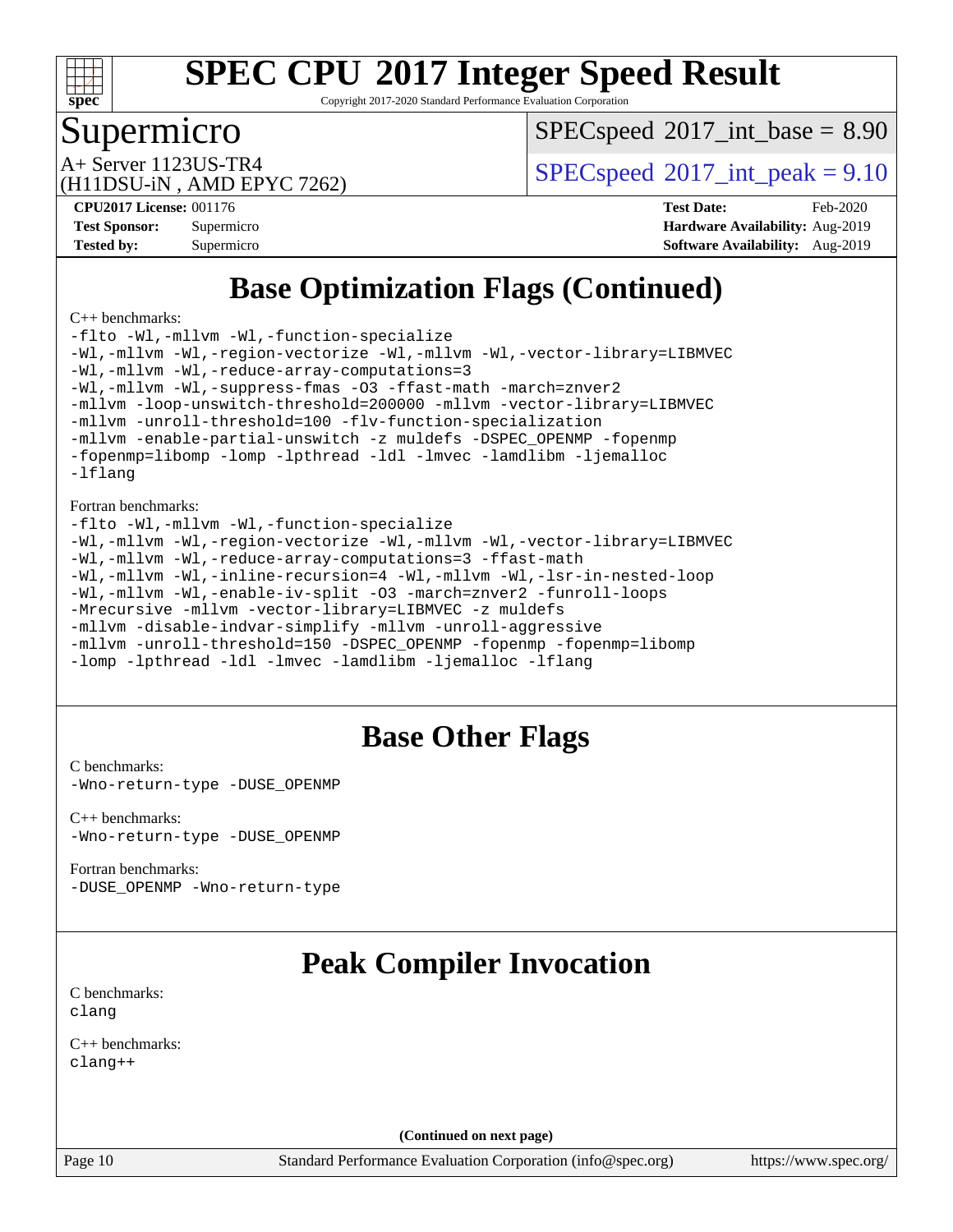

Copyright 2017-2020 Standard Performance Evaluation Corporation

### Supermicro

 $SPECspeed^{\circ}2017\_int\_base = 8.90$  $SPECspeed^{\circ}2017\_int\_base = 8.90$ 

(H11DSU-iN , AMD EPYC 7262)

A+ Server 1123US-TR4  $SPEC speed@2017$ \_int\_peak = 9.10

**[CPU2017 License:](http://www.spec.org/auto/cpu2017/Docs/result-fields.html#CPU2017License)** 001176 **[Test Date:](http://www.spec.org/auto/cpu2017/Docs/result-fields.html#TestDate)** Feb-2020 **[Test Sponsor:](http://www.spec.org/auto/cpu2017/Docs/result-fields.html#TestSponsor)** Supermicro **[Hardware Availability:](http://www.spec.org/auto/cpu2017/Docs/result-fields.html#HardwareAvailability)** Aug-2019 **[Tested by:](http://www.spec.org/auto/cpu2017/Docs/result-fields.html#Testedby)** Supermicro **Supermicro [Software Availability:](http://www.spec.org/auto/cpu2017/Docs/result-fields.html#SoftwareAvailability)** Aug-2019

## **[Peak Compiler Invocation \(Continued\)](http://www.spec.org/auto/cpu2017/Docs/result-fields.html#PeakCompilerInvocation)**

[Fortran benchmarks](http://www.spec.org/auto/cpu2017/Docs/result-fields.html#Fortranbenchmarks):

[flang](http://www.spec.org/cpu2017/results/res2020q1/cpu2017-20200302-21097.flags.html#user_FCpeak_flang)

**[Peak Portability Flags](http://www.spec.org/auto/cpu2017/Docs/result-fields.html#PeakPortabilityFlags)**

 600.perlbench\_s: [-DSPEC\\_LINUX\\_X64](http://www.spec.org/cpu2017/results/res2020q1/cpu2017-20200302-21097.flags.html#b600.perlbench_s_peakPORTABILITY_DSPEC_LINUX_X64) [-DSPEC\\_LP64](http://www.spec.org/cpu2017/results/res2020q1/cpu2017-20200302-21097.flags.html#b600.perlbench_s_peakEXTRA_PORTABILITY_DSPEC_LP64) 602.gcc\_s: [-DSPEC\\_LP64](http://www.spec.org/cpu2017/results/res2020q1/cpu2017-20200302-21097.flags.html#suite_peakEXTRA_PORTABILITY602_gcc_s_DSPEC_LP64) 605.mcf\_s: [-DSPEC\\_LP64](http://www.spec.org/cpu2017/results/res2020q1/cpu2017-20200302-21097.flags.html#suite_peakEXTRA_PORTABILITY605_mcf_s_DSPEC_LP64) 620.omnetpp\_s: [-DSPEC\\_LP64](http://www.spec.org/cpu2017/results/res2020q1/cpu2017-20200302-21097.flags.html#suite_peakEXTRA_PORTABILITY620_omnetpp_s_DSPEC_LP64) 623.xalancbmk\_s: [-DSPEC\\_LINUX](http://www.spec.org/cpu2017/results/res2020q1/cpu2017-20200302-21097.flags.html#b623.xalancbmk_s_peakPORTABILITY_DSPEC_LINUX) [-D\\_FILE\\_OFFSET\\_BITS=64](http://www.spec.org/cpu2017/results/res2020q1/cpu2017-20200302-21097.flags.html#user_peakEXTRA_PORTABILITY623_xalancbmk_s_F-D_FILE_OFFSET_BITS_5ae949a99b284ddf4e95728d47cb0843d81b2eb0e18bdfe74bbf0f61d0b064f4bda2f10ea5eb90e1dcab0e84dbc592acfc5018bc955c18609f94ddb8d550002c) 625.x264\_s: [-DSPEC\\_LP64](http://www.spec.org/cpu2017/results/res2020q1/cpu2017-20200302-21097.flags.html#suite_peakEXTRA_PORTABILITY625_x264_s_DSPEC_LP64) 631.deepsjeng\_s: [-DSPEC\\_LP64](http://www.spec.org/cpu2017/results/res2020q1/cpu2017-20200302-21097.flags.html#suite_peakEXTRA_PORTABILITY631_deepsjeng_s_DSPEC_LP64) 641.leela\_s: [-DSPEC\\_LP64](http://www.spec.org/cpu2017/results/res2020q1/cpu2017-20200302-21097.flags.html#suite_peakEXTRA_PORTABILITY641_leela_s_DSPEC_LP64) 648.exchange2\_s: [-DSPEC\\_LP64](http://www.spec.org/cpu2017/results/res2020q1/cpu2017-20200302-21097.flags.html#suite_peakEXTRA_PORTABILITY648_exchange2_s_DSPEC_LP64) 657.xz\_s: [-DSPEC\\_LP64](http://www.spec.org/cpu2017/results/res2020q1/cpu2017-20200302-21097.flags.html#suite_peakEXTRA_PORTABILITY657_xz_s_DSPEC_LP64)

## **[Peak Optimization Flags](http://www.spec.org/auto/cpu2017/Docs/result-fields.html#PeakOptimizationFlags)**

[C benchmarks](http://www.spec.org/auto/cpu2017/Docs/result-fields.html#Cbenchmarks):

```
 600.perlbench_s: -flto -Wl,-mllvm -Wl,-function-specialize
-Wl,-mllvm -Wl,-region-vectorize
-Wl,-mllvm -Wl,-vector-library=LIBMVEC
-Wl,-mllvm -Wl,-reduce-array-computations=3
-fprofile-instr-generate(pass 1)
-fprofile-instr-use(pass 2) -Ofast -march=znver2
-mno-sse4a -fstruct-layout=5
-mllvm -vectorize-memory-aggressively
-mllvm -function-specialize -mllvm -enable-gvn-hoist
-mllvm -unroll-threshold=50 -fremap-arrays
-mllvm -vector-library=LIBMVEC
-mllvm -reduce-array-computations=3
-mllvm -global-vectorize-slp -mllvm -inline-threshold=1000
-flv-function-specialization -DSPEC_OPENMP -fopenmp
-lmvec -lamdlibm -fopenmp=libomp -lomp -lpthread -ldl
-ljemalloc -lflang
 602.gcc_s: -flto -Wl,-mllvm -Wl,-function-specialize
-Wl,-mllvm -Wl,-region-vectorize
-Wl,-mllvm -Wl,-vector-library=LIBMVEC
-Wl,-mllvm -Wl,-reduce-array-computations=3 -Ofast
-march=znver2 -mno-sse4a -fstruct-layout=5
                                    (Continued on next page)
```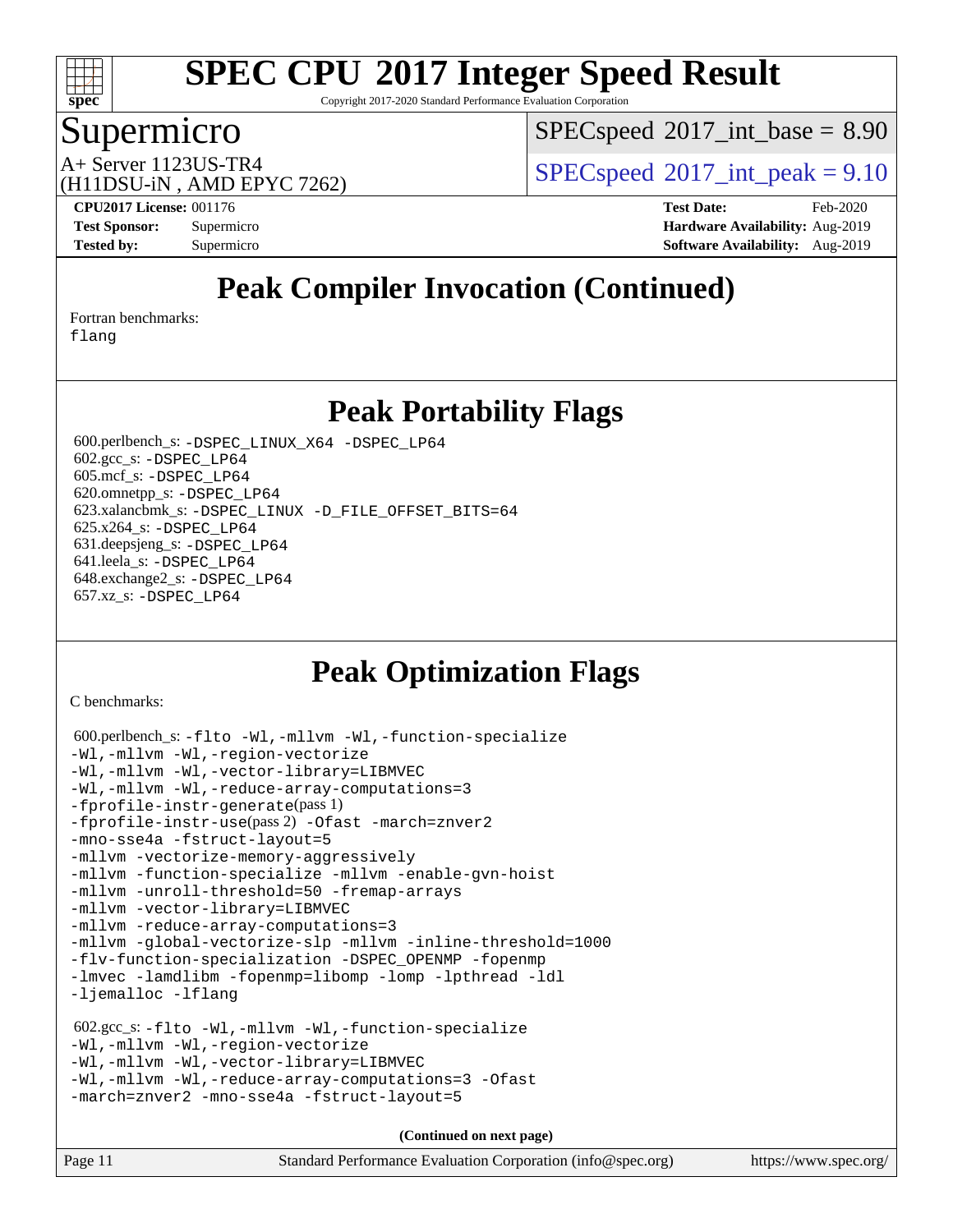

Copyright 2017-2020 Standard Performance Evaluation Corporation

### Supermicro

 $SPECspeed^{\circ}2017\_int\_base = 8.90$  $SPECspeed^{\circ}2017\_int\_base = 8.90$ 

(H11DSU-iN , AMD EPYC 7262)

A+ Server 1123US-TR4  $SPEC speed@2017$ \_int\_peak = 9.10

**[CPU2017 License:](http://www.spec.org/auto/cpu2017/Docs/result-fields.html#CPU2017License)** 001176 **[Test Date:](http://www.spec.org/auto/cpu2017/Docs/result-fields.html#TestDate)** Feb-2020 **[Test Sponsor:](http://www.spec.org/auto/cpu2017/Docs/result-fields.html#TestSponsor)** Supermicro **[Hardware Availability:](http://www.spec.org/auto/cpu2017/Docs/result-fields.html#HardwareAvailability)** Aug-2019 **[Tested by:](http://www.spec.org/auto/cpu2017/Docs/result-fields.html#Testedby)** Supermicro **[Software Availability:](http://www.spec.org/auto/cpu2017/Docs/result-fields.html#SoftwareAvailability)** Aug-2019

## **[Peak Optimization Flags \(Continued\)](http://www.spec.org/auto/cpu2017/Docs/result-fields.html#PeakOptimizationFlags)**

```
 602.gcc_s (continued):
-mllvm -vectorize-memory-aggressively
-mllvm -function-specialize -mllvm -enable-gvn-hoist
-mllvm -unroll-threshold=50 -fremap-arrays
-mllvm -vector-library=LIBMVEC
-mllvm -reduce-array-computations=3
-mllvm -global-vectorize-slp -mllvm -inline-threshold=1000
-flv-function-specialization -z muldefs -DSPEC_OPENMP
-fopenmp -fgnu89-inline -fopenmp=libomp -lomp -lpthread
-ldl -ljemalloc
 605.mcf_s: -flto -Wl,-mllvm -Wl,-function-specialize
-Wl,-mllvm -Wl,-region-vectorize
-Wl,-mllvm -Wl,-vector-library=LIBMVEC
-Wl,-mllvm -Wl,-reduce-array-computations=3 -Ofast
-march=znver2 -mno-sse4a -fstruct-layout=5
-mllvm -vectorize-memory-aggressively
-mllvm -function-specialize -mllvm -enable-gvn-hoist
-mllvm -unroll-threshold=50 -fremap-arrays
-mllvm -vector-library=LIBMVEC
-mllvm -reduce-array-computations=3
-mllvm -global-vectorize-slp -mllvm -inline-threshold=1000
-flv-function-specialization -DSPEC_OPENMP -fopenmp
-lmvec -lamdlibm -fopenmp=libomp -lomp -lpthread -ldl
-ljemalloc -lflang
 625.x264_s: Same as 600.perlbench_s
657.xz s: basepeak = yes
C++ benchmarks: 
620.omnetpp_s: basepeak = yes
 623.xalancbmk_s: -m32 -flto -Wl,-mllvm -Wl,-function-specialize
-Wl,-mllvm -Wl,-region-vectorize
-Wl,-mllvm -Wl,-vector-library=LIBMVEC
-Wl,-mllvm -Wl,-reduce-array-computations=3 -Ofast
-march=znver2 -flv-function-specialization
-mllvm -unroll-threshold=100
-mllvm -enable-partial-unswitch
-mllvm -loop-unswitch-threshold=200000
-mllvm -vector-library=LIBMVEC
-mllvm -inline-threshold=1000 -DSPEC_OPENMP -fopenmp
-fopenmp=libomp -lomp -lpthread -ldl -ljemalloc
```
**(Continued on next page)**